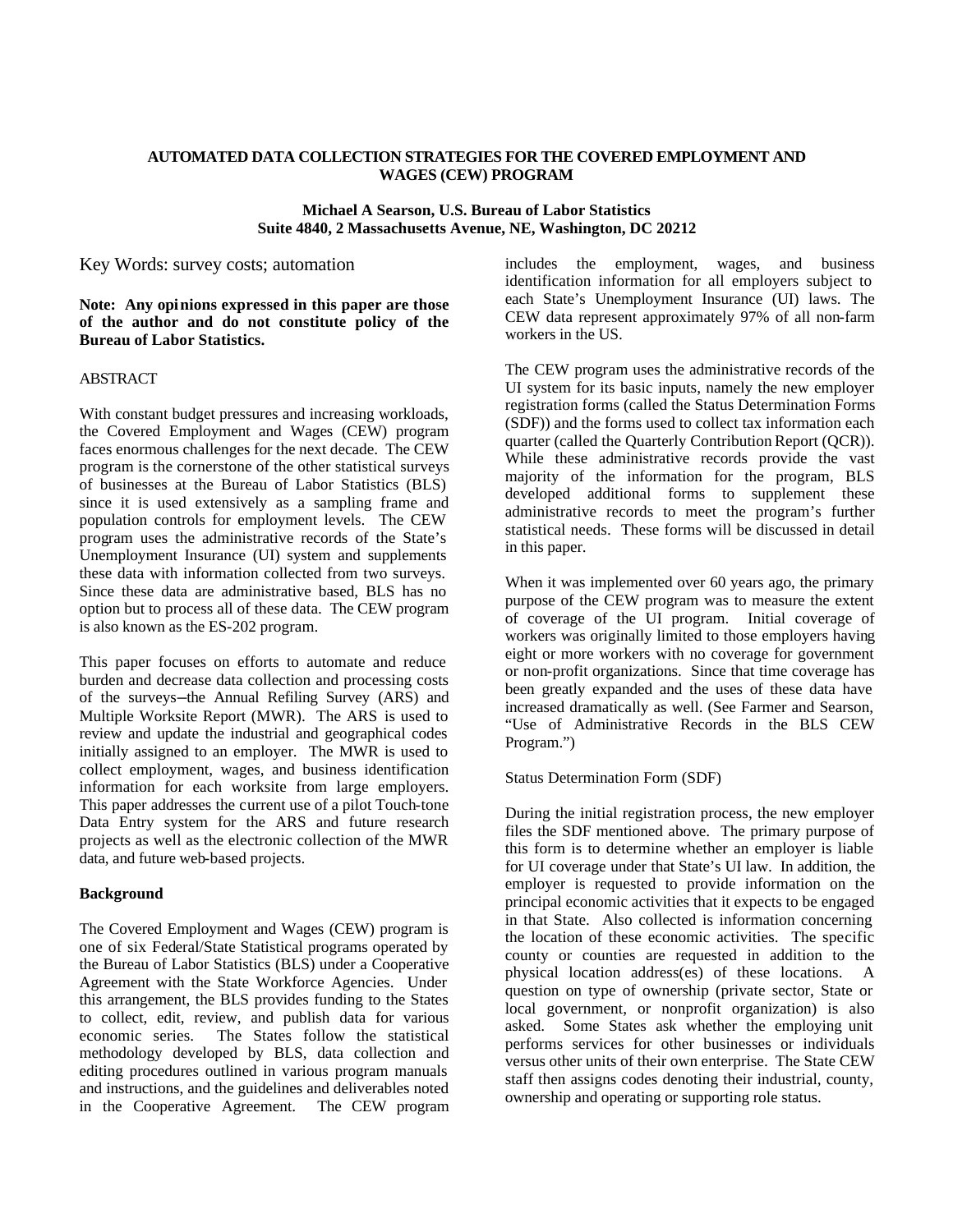Please note that the new employer is requested to provide information on their expected business activities. Perhaps, the employer will manufacture two products, A and B, which are classified in different industries. Let's say that Product A will constitute 70% of expected revenue, whereas Product B will contribute 30% of the company's expected sales. Within the first six months of the new business, the demand for Product A declines, whereas the sales for Product B increases. At the end of the first year in business, Product B is now the dominant product with 65% of sales compared to A's 35%. Consequently, the CEW program now has a situation where this business is misclassified since Product B is now the dominant product and it is classified in a different industry. In addition, sales for Product B rise so rapidly that the business opens another location in a different county. Now, the CEW program has a situation where some of the employees are being reported in an incorrect county, too. These two examples illustrate the need to periodically review the industrial and county codes assigned to an employer, as well as its single/multi worksite status.

## Multiple Worksite Report (MWR)

Since the ES-202 program collects data on worksites, rather than employers, the BLS introduced the MWR in 1991. The MWR replaced individually designed State forms that collected employment and wages data from employers with workers located in different counties and/or industries. These data were collected on an industrial/county level basis and thus, required employers to summarize those situations where they had multiple locations in the same county that were performing the same economic activity. The MWR collects employment and wages data at the worksite level. The employer is also requested to provide the trade name for the worksite, its physical location address, and a worksite description uniquely identifying it in their payroll system.

Every quarter each State mails the MWR form to all employers meeting the CEW program criteria. The MWR lists all of the worksites identified by the employer on the prior quarter's MWR form. Any updates to the worksites' addresses, trade names, and/or worksite descriptions are noted on the next quarter's MWR form. The employer is requested to post the employment for each month of the quarter and the quarterly wages for each worksite. The employer should add new worksites and note those that are closed or sold to another employer. Any further updates to the business identification information for each worksite should also be noted on the MWR form.

#### Annual Refiling Survey (ARS)

To maintain the quality of the code assignments (industry and county), physical location addresses, and single/multi worksite status, the States currently mail a questionnaire to approximately one-third of their active UI employer accounts each year. This process is called the ARS. The

selection criterion is based on an employer's federal Employment Identification Number (EIN). By using the EIN as a selection factor, an added benefit is that all locations of the same enterprise (those using the same EIN) will be contacted the same year, regardless of where they have employees (different States). This factor will play a major role in one of our proposed efforts to reduce the employer reporting burden as well as cutting State costs to conduct these review activities.

BLS developed three forms for the States to use to conduct this survey. All of these forms have been reviewed and approved by the Office of Management and Budget. The first is called the Single Worksite Verification form (3023-NVS). It is mailed to all employers who have indicated that they are single worksite employers and who have a valid industrial code currently assigned. Most of the employers (approximately 2.1 million) received this form for the FY 2002 ARS.

The employer is first requested to review the address where the ARS form was sent, and asked to verify that this is the correct mailing address for the business to receive forms for statistical purposes. This address may be the address of the business, the accountant, or that of a firm providing UI claims services or payroll/tax filing services for the business. For a new employer, the address that the ARS is mailed to is typically the UI tax address. If the firm wants this form and others similar to it mailed to a different address in the future, then this is the employer's opportunity to advise the State of this information. If the employer provides a different address on the ARS form, then the next cycle of the ARS will use that mailing address. The updated address provided by the employer is referred to as the statistical mailing address. The CEW program has the ability to store three addresses for each employer—the UI tax address, the statistical mailing address, and the physical location address.

Next, the employer is asked to verify the physical location address that is pre-printed on the ARS form for its business. If it is incorrect, the employer is asked to provide the updated address. If no physical location address is on the CEW database for that employer, the field is left blank and the employer is requested to provide this information. The next question is intended to verify the county in which the business is located. The name of the county currently assigned to that employer is displayed and the employer is asked to verify its accuracy or provide the updated county information. The employer is also asked if the products being produced or services being rendered are for other businesses or individuals or exclusively for other units of the same enterprise.

The employer is also requested to answer a question dealing with the number of worksites located in that State under its UI account number. If there are other worksites within the State, then the employer is requested to list all of these worksites, their physical location addresses, and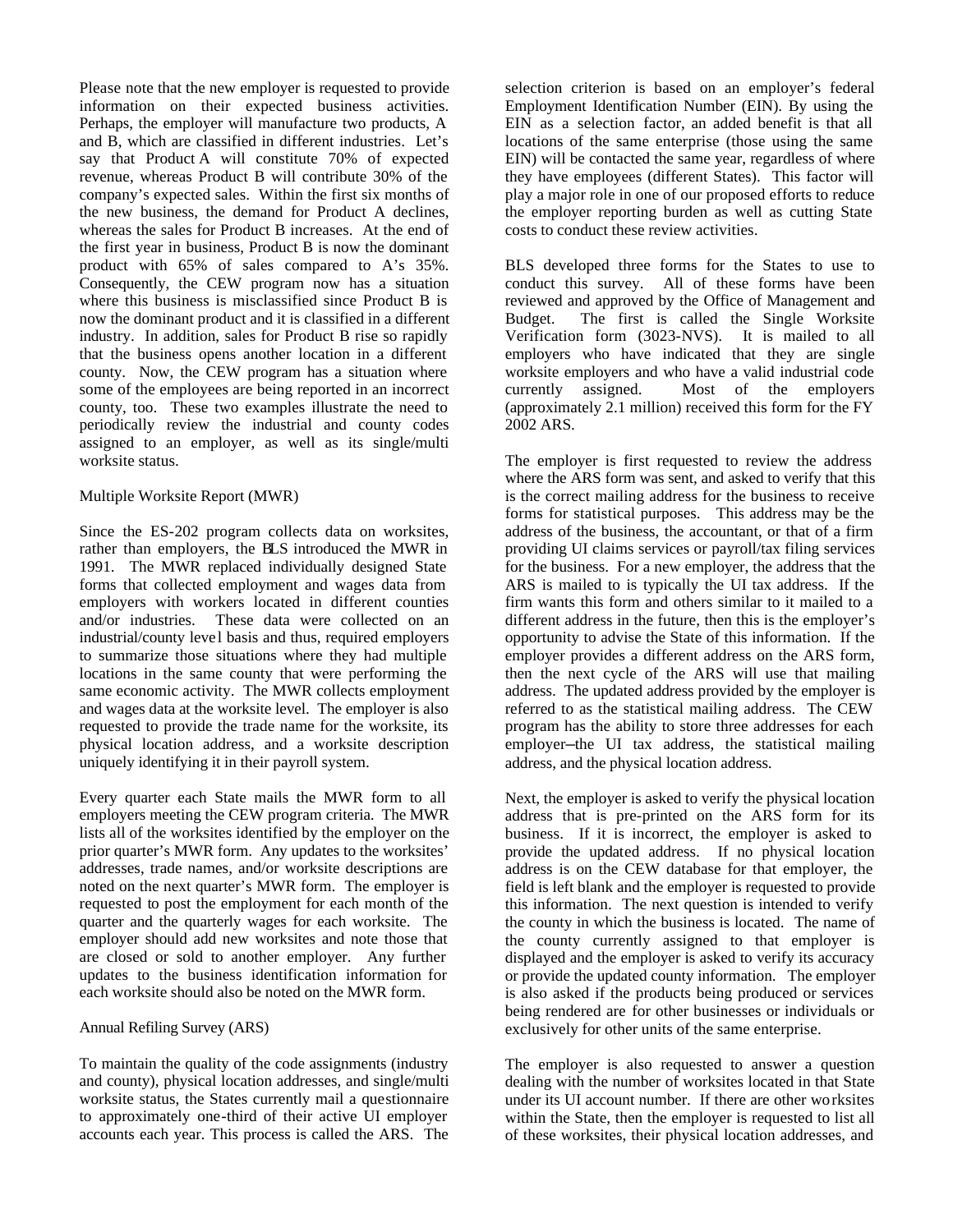the number of employees at each location. If the employer meets the criteria for filing an MWR, then CEW staff will send the employer an MWR form to complete. As noted earlier, the main purpose of the MWR is to dis-aggregate the employment and wages reported by the employer on the QCR to the proper industry and location so that the industrial and county integrity of the CEW program is maintained.

Finally, the employer is requested to review a brief description of the economic activities that are included in the industrial classification currently assigned. If the employer's staff agrees with this description, they simply check the "Yes" box and the ARS form is complete. If they disagree with the industrial description provided or are not sure that it is correct, then they are requested to provide information on their current economic activities. Space on the ARS form is provided to collect this information.

A number of factors impact the number of changes that are noted on the 3023-NVS form each year. The quality of a State's SDF is certainly a factor as the amount of space allotted to collect the economic activity, physical location address, and county information is critical to the assignment of accurate codes. Likewise the quality of the staff assigned within a State to assign these codes is another factor, as inexperienced staff are more likely to assign incorrect codes, even if the information is complete and accurate. With the recent trend toward onestop new business registrations in the States (register for UI, Income Tax withholding and/or sales taxes at one time), a number of States no longer have control of the SDFs, have limited access to the information collected, or only see an image of the SDF. Reducing the number of errors on the initial assignment of codes for new employers and the omission of the physical location address increases the cost (e.g., data entry of the update information) of the ARS as these fields are more likely to be noted for correction during that process. All updates, however, are not errors because many employers do change the nature of their business activities over time, their business locations and/or expand their businesses to other locations. That is the purpose of the ARS—to note these changes and update the classifications and addresses of these businesses. The main point to be noted is that initial errors or data omissions do ultimately raise the cost of conducting the ARS.

One of the other ARS forms is the Verification form for Multi-worksites employers, the 3023-NVM. This form is similar in concept to the 3023-NVS except that it is mailed to all employers who have multiple worksites in the State. The main difference is that all of the worksites are listed and the employer is requested to review the physical location address for each worksite. Also, all of the worksites performing the same economic activity are grouped together, and the employer is asked if the industry description that is printed is applicable to all of these worksites. "Yes" and "No" boxes are provided for

each worksite. If the employer is a large mass retailer with 100 locations in a State, then it receives an ARS form listing all of these stores. If the employer has similar stores in other States, each State will mail the employer a set of ARS forms for their State.

The last ARS form, the 3023-NCA, was designed to deal with situations where the employer never filed an SDF with the State and thus is "unclassified" on an industrial basis. The county code for this employer is also probably unknown and is unclassified, too. The States are instructed to mail these forms on a flow basis (normally once a quarter) to these employers. States are instructed that the number of unclassified accounts should not exceed 0.5% of total employment. Again, the number of unclassified accounts is directly related to the same factors noted earlier dealing with errors being introduced in the initial assignment of codes during the new employer registration process.

#### **Budget and Workload Issues**

For the first quarter of 2002, the States provided data for 7.0 million employers and 8.2 million worksites. Since the CEW program represents a universe count of employers and the number of their workers and wages, the workload increases in an expanding economy. During the latest ten year period (first quarter 1992 to first quarter 2002), the number of employers increased 21.8% whereas the number of worksites increased even more (24.9%). During that same period, budgets for the program have not kept pace. BLS does not have the option of cutting the sample since this is a universe-based program. The only alternatives are to fully examine how some of these program activities are being conducted and develop possible cost-cutting proposals. In this way, BLS is looking towards modifying methods and using new technology to address this imbalance, at least in part to slow the inevitable erosion of data quality.

Approximately 114,000 employers are mailed an MWR form each quarter. In FY 2002, approximately 2.1 million employers were mailed an ARS form. BLS pays for the outgoing postage of these forms as well as providing a business reply envelope for their return to the State.

The factors affecting the costs of these surveys can be divided into a number of categories. Both surveys require that forms be printed. In addition, the ARS requires a cover letter and the MWR requires one for the first quarter report of each year. Depending on the degree of sophisticated equipment available, the State staff may also have to manually fold and stuff the cover letters and forms into envelopes. In other States, this is an automated process. Upon the employer's return of the forms to the State, the envelopes must be opened and sorted in various categories prior to additional processing. Many States are using bar codes or other types of scanning software to note the return of the survey form to prevent an inadvertent follow-up for non-response. In the ARS,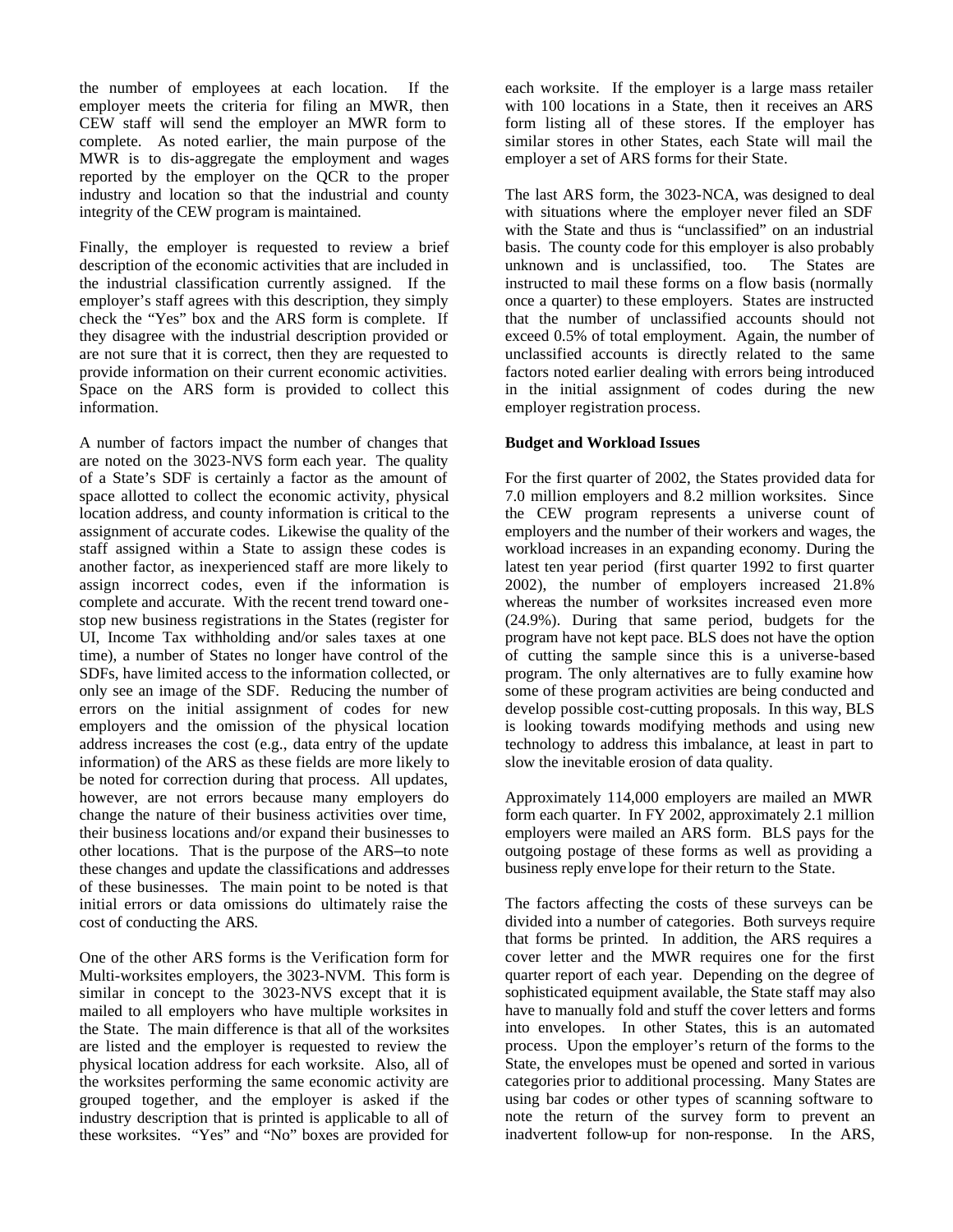further processing would require a separation of those forms that require no additional review and those that do. The former would then be assigned a new response code requiring more data entry and ultimately filing. The latter would undergo further review and analysis, then ultimately require additional data entry and finally filing.

The MWR follows similar processes—printing, folding and stuffing, mailing, and upon return, opening and sorting into two categories—those requiring only data entry (no updates to existing worksites) and those requiring updates (new or closed worksites, corrections, etc.). The latter group would be reviewed and analyzed, updates assessed and then data entered.

The basic processes, then, are: printing, handling the form on the mail-out, handling of the returned forms, data review, and data entry. Thus, costs can be summarized as: printing, handling in and out, postage out and return, data review, data entry, and filing. To assess which potential alternative survey methods would provide the biggest return for the investment, one would need to develop a matrix of these activities and determine which methods impact the most activities. At the same time, one must remember that the costs of these activities may vary significantly. The methodology that has the most boxes checked may not be as effective as one that has fewer boxes checked if those are the ones that determine most of the State's survey costs. See the chart at the end of this paper for a graphical presentation of the cost savings associated with each method.

On the other hand, some alternative strategies may take a significant amount of dollars and BLS staff time to develop in order to produce long term savings. Thus, some of the methodologies may be easy to implement and not save that many dollars, but are worthwhile to pursue while other methodologies are being developed. In some cases, a mixing of methodologies may be appropriate to allow respondents a number of options to file their responses.

Another factor that must be included are the costs of conducting follow-ups for non-response. If a particular methodology requires extensive follow-ups either for non-response or clarifications, the anticipated savings may be significantly reduced.

#### **Proposed Strategies**

#### Status Determination Forms

BLS staff recently completed a review of all SDFs noting the areas where improvements were needed to improve the quality of the data collected. Since UI staff design these State forms for their own purposes, the CEW staff can only suggest changes. State CEW staff were instructed to open discussions with UI staff to review the recommended changes and develop a plan to incorporate

some of these changes in the next redesign of the SDF in their State. To assist in these efforts, BLS developed and provided the States with a PowerPoint slide show that illustrates State UI staff uses of CEW data and their impact on overall UI operations. Since the SDFs are not revised annually, it may take a few years to accomplish these objectives. To deal with the need for training for new staff performing industrial coding activities, BLS staff is developing a new Computer Based Training tool. It is an inter-active tutorial that describes basic industrial coding principles. After its completion, BLS is planning to develop an advanced course for more experienced coders, further strengthening coding knowledge and consistency of the States. These activities should reduce the number of initial coding inaccuracies and thus the number of updates resulting from the subsequent ARS.

#### Touch-Tone Data Entry (TDE)

In FY 2002 BLS returned to using a Touch-tone Data Entry system for the ARS. It had been tested in a few States in the late 1990s with mixed results. The TDE system was not suited to address the needs of the conversion from the 1997 Standard Classification System (SIC) to the North American Industry Classification System (NAICS) that began in October 1998. When reintroduced in October 2001 as a test in five States, the initial approach was modified so that only those employers meeting certain criteria were allowed to participate. The project's name was also changed to the Touch-Tone Response System (TRS). This selectivity feature raised the response rates and also reduced the number of phone calls requesting clarification on the procedures. Forty States plan to participate in this project in FY 2003. Assuming the same response rates are achieved next year, then the costs of conducting the ARS would be reduced by approximately \$200,000. For more detailed information on the TRS, please see "New Data Collections Using Touch-tone Data Entry" by S. Jakhu and M. Sauer. One limitation of the TRS is that any employer whose information on the ARS form requires an update can't use the TRS to respond. In these cases, the employer is instructed to return the completed ARS form to the State. Thus, improvements in the SDF process can pay additional dividends, as the number of TRS eligible employer accounts would also increase.

#### Fax

Allowing the employer to fax the ARS form back to the State could reduce the costs of using a business reply envelope. If this process proves effective, the second phase of a fax process could include the ability to create an image and ASCII file of the ARS form for each employer and fax it to them. The employer would then complete the ARS form and fax it back to BLS. This additional functionality would further reduce many of the processing steps noted earlier.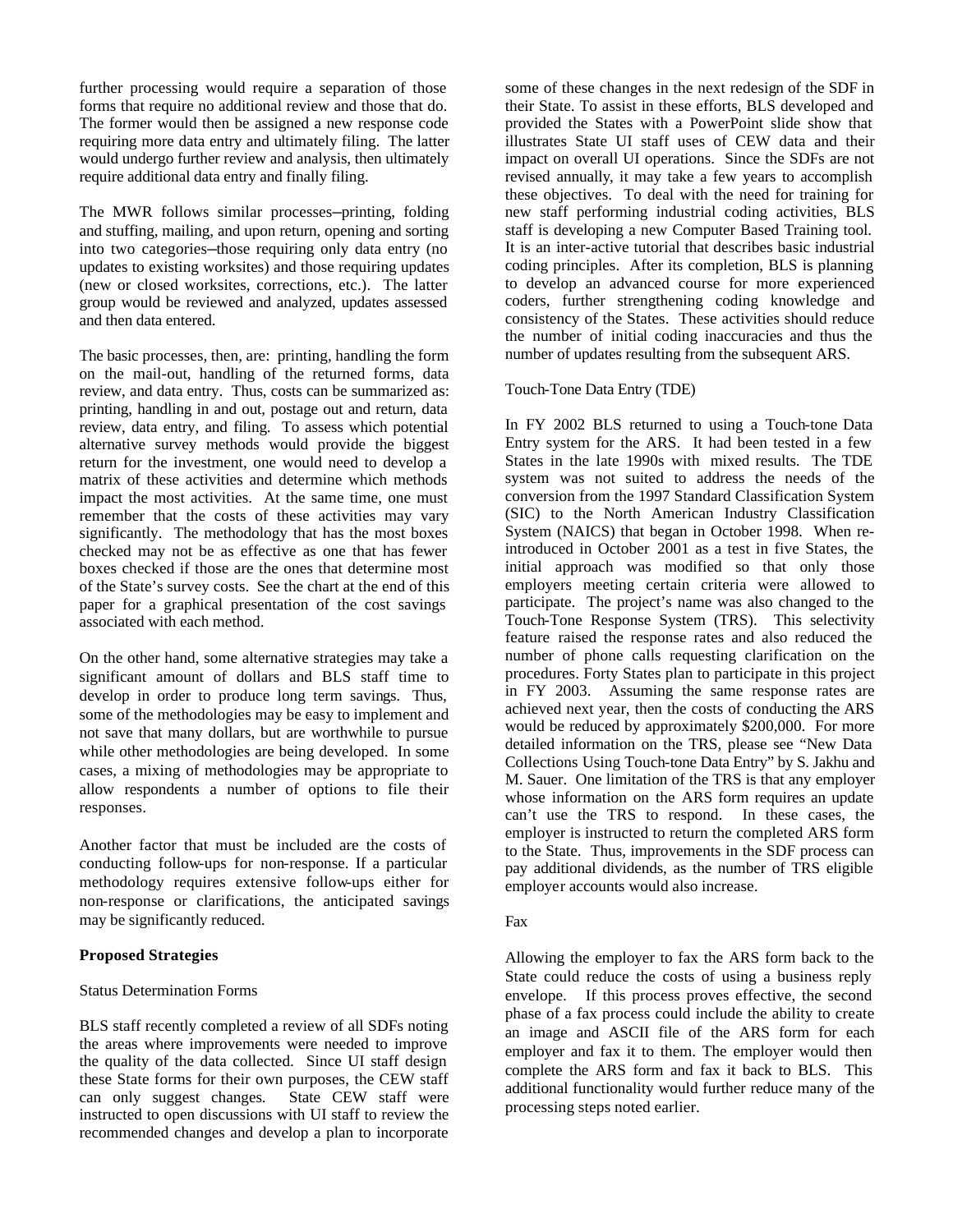## Internet (Web based Collection)

A more cost-effective approach is to develop a web-based ARS system that allows the employer to either use TRS or the web to indicate that its information is correct. The web-based system could also be designed to capture any updates that the employer indicates is necessary. In this scenario, the employer would be mailed an ARS form and offered these options. Included in the cover letter would be an account number and a password that the employer could use to access the BLS website. The employer would only be allowed to review its own information and the password would only be active for a fixed number of days (probably 60 to 90).

This methodology would reduce the ARS costs by eliminating the return postage, handling costs on the response, filing and data entry costs. In addition, it could also be designed to allow for some editing of the employer's response, if necessary. If the physical location address being provided is not sufficient for geocoding purposes, the web-based system could ask for additional information. However, the labor, systems component, and maintenance costs are not known, making "savings" amounts impossible to calculate at this time.

# Central Collection of Large Employers for ARS

BLS is also initializing a centralized ARS data collection system for the larger employers that are operating many locations in many States. For FY 2003, staff will develop the procedures that will be used in succeeding years to eliminate the need to mail ARS forms to these large employers. A limited number of firms will be selected for FY 2003 with the number of firms selected being expanded in succeeding years once the procedures and system modifications are set. When the CEW program was initiated in the 1930's, the US economy was dominated by locally owned firms, particularly in the retail trade sector of our economy. With the arrival of the mass merchandise retail firms from the 1960's forward, large national chains now dominate most of retail trade. Since most of these stores perform the same economic activity, it doesn't seem necessary to mail the ARS forms to these employers. Most BLS and State staff are familiar with their products. In addition, their websites supply enough detail to determine their correct industry code. Consequently, these employers will not be mailed a series of ARS 3023-NVM forms listing all of their worksites in each State. This process should reduce the employer reporting burden as well as reducing State costs for printing, handling, postage, and filing.

# Centralized Printing:

One other cost-cutting option being explored for the ARS is the potential use of an efficient centralized facility to conduct many of the ARS tasks. During FY 2003, Phase I of this option is being tested with five states. This initial phase is restricted to simply printing the ARS forms for these states and returning them for further processing and mailing. In Phase II the facility could print, fold and stuff the appropriate ARS forms and cover letters; mail using pre-sorted first class cost-savings; and possibly include the return of the ARS questionnaires. All States could use the services of this facility.

# MWR --Electronic Data Interchange Initiative

With regard to the MWR, the BLS has been soliciting large multi-State employers to its Electronic Data Interchange Center in Chicago since its inception in 1995. The strategy being employed for large firms can be reviewed in detail in M. Searson's "Strategies to Implement Electronic Collection of Multiple Worksite Report Data." That strategy emphasizes the addition of electronic reporting in the systems of those firms selling payroll/tax-filing software. The purchasers of these software products are normally large multi-State employers with multiple locations in most States. Similarly, BLS staff has also been working with firms providing payroll/tax-filing services for their clients. These firms would then offer the MWR electronic reporting as an additional service for their clients. The extra advantage for BLS in this scenario is that these firms provide these services for large, medium, and small employers.

# Internet (Web-based Collection)

BLS staff responsible for the MWR data collection efforts are also developing a web-based Internet product. Within the past 12 months, staff in 10 States conducted a fact-gathering project that noted the typical errors, data omissions, problems, etc. over a six-month reporting period. BLS staff developed a proposed functionality for the new system and asked the States to determine if this met their needs. After two successive quarters of reviewing this proposed functionality, the States and BLS staff agreed that the system would be designed in two phases. The first phase would be restricted to a "bare bones" system whose sole purpose would be to collect the MWR data. The second phase would use the problems noted in phase one to determine the types of employer reporting issues that could be addressed in a more systematic manner and possibly resolved during the data collection process. For example, an employer's failure to add new worksites could be addressed by merely prompting the employer with a question on this issue before the report was noted as final. Likewise, a significant change in the level of employment and/or wages for a worksite could also be brought to the attention of the employer.